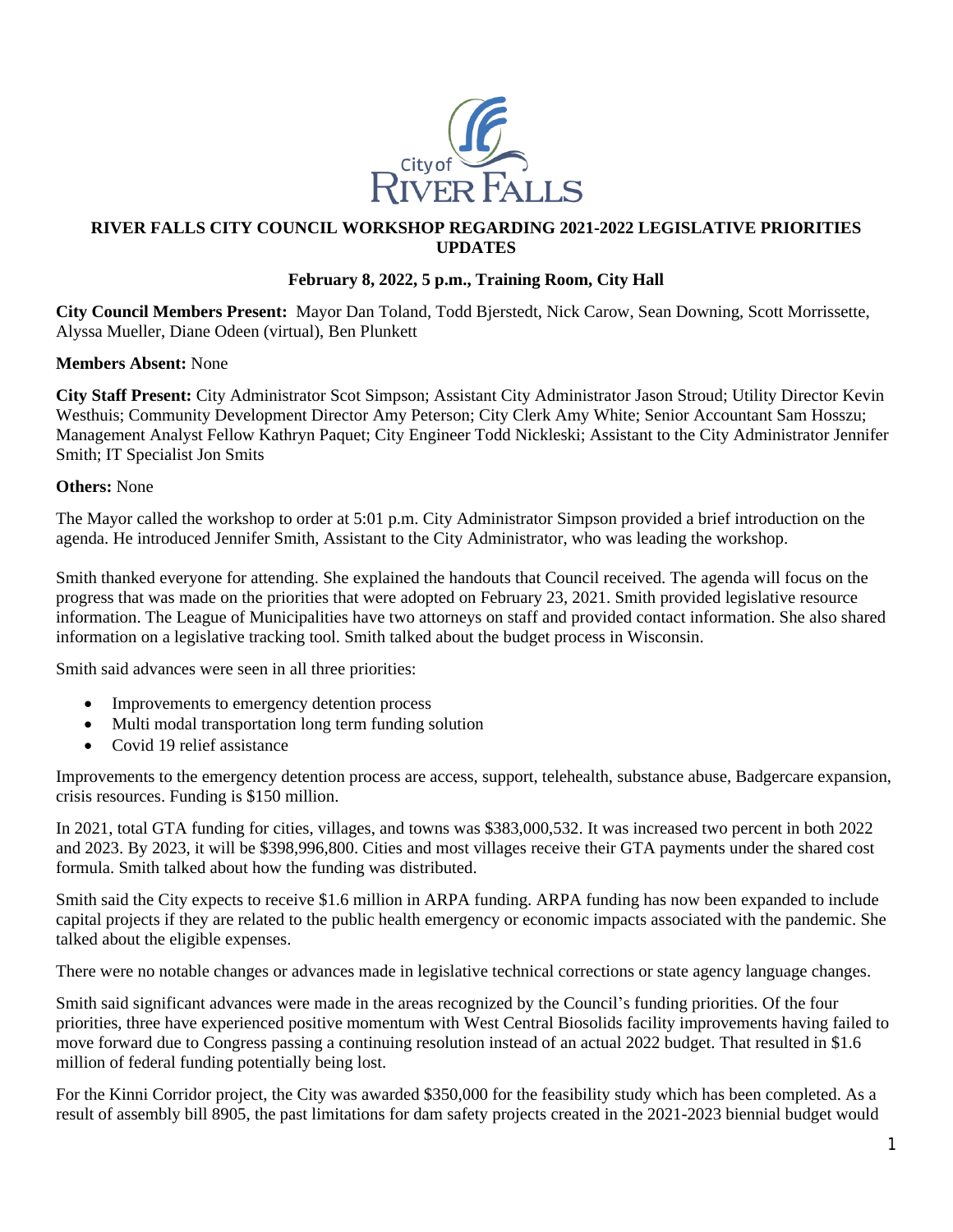not apply to dam removal. Smith noted that today the bill passed and was amended to include language that excludes dam removal from dam safety projects limitations and no longer requires a matching grant. The bill will move to the senate. It is likely to be tabled for consideration for the amendments. It is expected to be signed by the governor. The City may be expected to send letters of support.

For the Powell Avenue Bridge project, the City applied for Wisconsin DOT local bridge program funding in August 2021 for an 80 percent match of construction costs. Smith provided timeline information.

The state has granted \$111 million in capital funds for the UWRF Science and Technology Innovation Center which brings the project closer to the funding goal of roughly \$116 million.

Smith moved onto future priorities and some things the City is watching. Areas of interest could include a package of law enforcement bills introduced in January. These bills are brought to Council's attention by Chief Young. They address officer retention, reimbursing law enforcement education, part time academy programs, developing curriculum, teaching K-12 students about how to interact with law enforcement and honoring law enforcement officers with law enforcement appreciation month. Smith talked about factors influencing the bills which include Wisconsin experiencing the lowest number of law enforcement officers in the workforce in the last 10 years with retirements, resignations, and diminished interest in the profession having contributed.

In the area of Community and Economic Development, senate bill 518 has been sent to the governor for signature. This bill modifies the definition of environmental pollution under environmental remediation tasks in tax incremental districts which allows communities to revitalize contaminated properties. Smith showed other bills of interest to the City. She concluded her presentation and stood for questions.

Alderperson Morrissette asked Smith to email links from earlier in the program. Alderperson Plunkett asked which bills Smith thought were the most relevant. Smith said the law enforcement bill was much larger than she showed, Chief Young was supportive of the ones she featured.

Alderperson Downing talked about increasing state shared revenue back to the 2007 level saying it would bring down property taxes and people would like that. He also talked about modernizing the open meetings law so people could participate from home if they have a public comment. There was discussion between Plunkett and Downing about Downing's proposals.

Simpson said staff assumes the items of interest for Council would remain of interest to Council. He said the primary focus until October would be on how to access federal resources (infrastructure and build back better bills). He talked about being inundated with information. Simpson spoke about staff planning on how to access eligible funding. He talked about the state meeting schedule and the good revenue projection. Simpson talked about the 2023-2025 budget cycle having more opportunities for negotiations.

Simpson talked about some affordable housing stuff coming out, but he is a skeptic. He questions whether they are looking for affordable housing or deregulation. He hasn't seen a broad group of people gather and talk about legislative changes. Simpson spoke further about builders, tax credits, and development.

Simpson asked Alderperson Odeen if she had anything. Odeen said no but agreed that there wouldn't be a lot of movement in Madison this year.

Alderperson Mueller asked about the bills and when they would be acted on. Simpson said there are likely to be acted on but doesn't know the governor's plan. He spoke further about the bills Chief Young recommended including which ones would be the most interest to the City. Simpson said if there are any objections, it would be good to bring it now.

Mueller has an objection to AB831 and ASB830. She feels they will be extremely political - in not a helpful way - to endorse them. She agrees with Simpson AB832 and AB836 would be helpful in recruitment and retention. Odeen agreed. Smith said retention and recruitment was what Chief Young was primarily concerned with.

Mueller expressed concern about the last line of bill 831. She explained her concern further about recruiting in Minneapolis. Simpson shared his understanding of the bill. He said the City is willing to consider that strategy. We're not above going to find the best people we can for our spots.